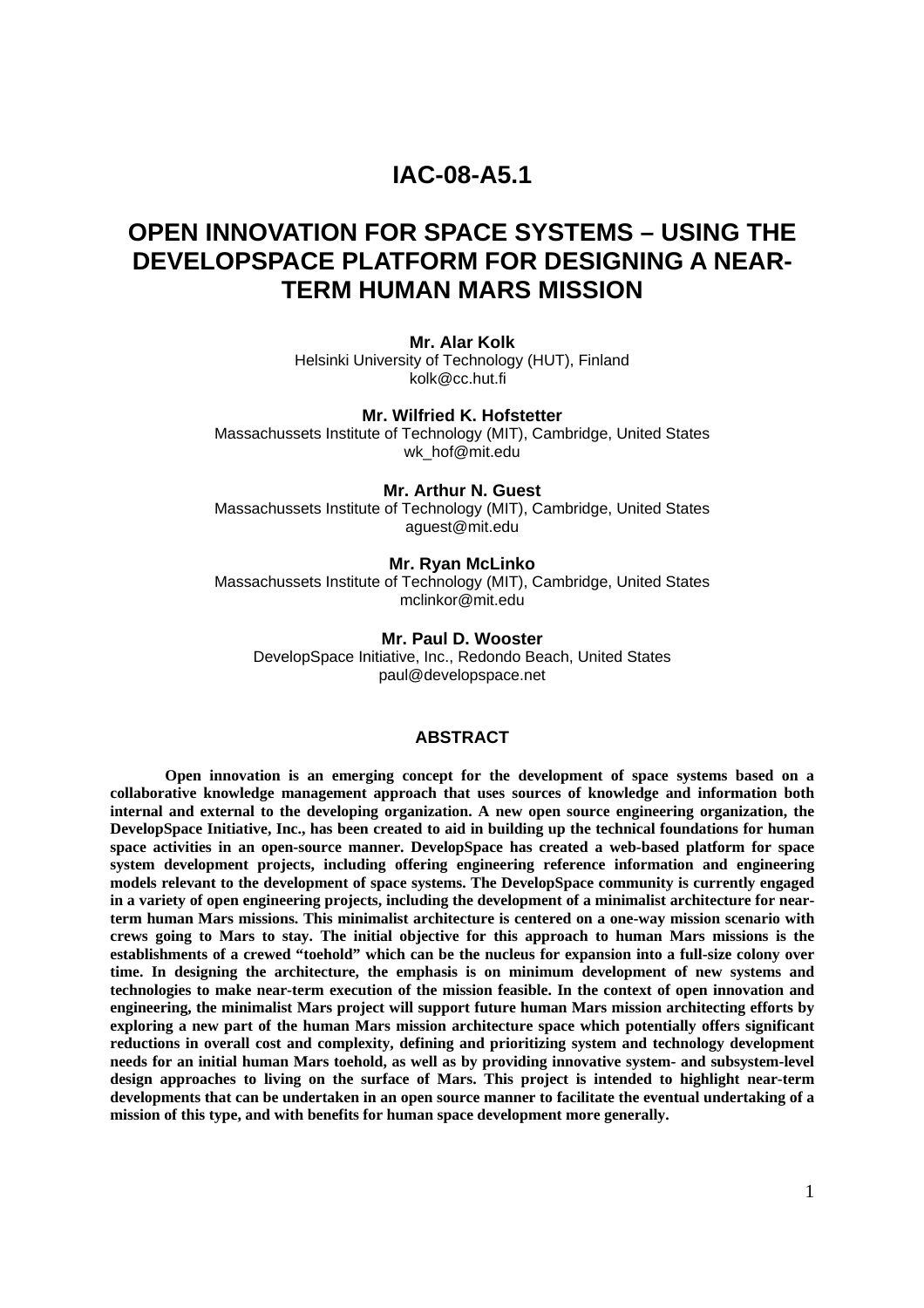# **1. INTRODUCTION**

The human exploration of Mars is generally seen as the ultimate goal for human spaceflight in the foreseeable future. Mars offers interesting opportunities for science, both in terms of planetology and the potential for discovering extraterrestrial life [1]. More importantly, however, among the planets of the Solar System Mars is uniquely suited to establishing a permanent human presence away from our home planet Earth: it has a high surface gravity, is relatively close to the Earth (and therefore relatively easy to reach), and has extensive resources of all the basic elements and compounds necessary for sustaining a human community, specifically: carbon, oxygen, nitrogen, and water [1,2]. This is the major difference to the lunar surface (another proposed location for colonization), which is equally hard to reach as the Martian surface from an energy perspective (no atmosphere for braking), but is virtually devoid of carbon and nitrogen, and provides only small amounts of hydrogen.

Serious investigation of the technical feasibility of a human mission to the surface of Mars was begun with Wernher von Braun's fundamental design study "The Mars Project" from 1953 [3]. Further feasibility and design studies were conducted over the following decades [4,5,6,7], culminating in Dr. Zubrin's Mars Direct architecture [8] and the NASA Mars Design Reference Mission architectures [9,10], all featuring the use of in-situ resources for the production of propellants and consumables. The advent of the Vision for Space Exploration in the year 2004 [11] with its long-term goal of human expansion into the Solar System rekindled interest in the technical feasibility of human Mars exploration [12,13].

Previous analyses of human Mars exploration have focused on true "exploration": limited duration round-trip missions which provide temporary access to the Martian surface, typically developed and operated by government agencies. In this paper we explore an alternative approach, both in terms of the mission architecture and the proposed development approach: the focus is on the establishment and sustainment of a permanent human presence in a minimalist fashion using one-way trips to Mars (as a lower-complexity and lower-cost alternative to round-trip missions); the intended development approach also leverages open source engineering and innovation to bring additional resources to bear on the activity and lower the direct financial outlay required to undertake the mission.

It is important to note that the goal of the work presented in this paper is to establish the feasibility one-way human Mars mission and identify areas of work where near-term opensource projects can make significant contributions, rather than developing a detailed reference design that is intended to be implemented as presented.

Section 2 of this paper explores the motivations for and capabilities of open source engineering / platforms; Section 3 provides an overview of the specific open source project which is the basis for the development of the Minimalist Human Mars Mission architecture; Section 4 describes the technical architecture itself; Section 5 lists opportunities for future work both on the systemlevel and with regard to specific enabling technologies and capabilities identified in the project, and Section 6 provides a summary and major conclusions.

### **2. OPEN PLATFORMS AND CAPABILITIES**

Today the space industry is exploiting knowledge and capabilities mainly created in 1960´s and 70´s to design and develop exploration technologies. For further fast-paced developments new knowledge creation routines have to emerge. Increasing diversity and velocity of learning will push space explorers to execute an Open Innovation strategy. This is also vital to bring down innovation costs, find new external knowledge, and create corporate growth in a more efficient way [14].

Open innovation is an emerging concept for the development of space systems based on a collaborative knowledge management approach that uses sources of knowledge and information both internal and external to the developing organization. Potential benefits of the open innovation approach to space systems development include: reduced development expenditures through re-use of externally generated information or co-development with external partners, and an equivalent reduction of developmental risk. In addition, open innovation can also lead to improvement of the definition of mission requirements and overall mission architectures.

A new organization, DevelopSpace, has been created to aid in building up the technical foundations for human space activities in an open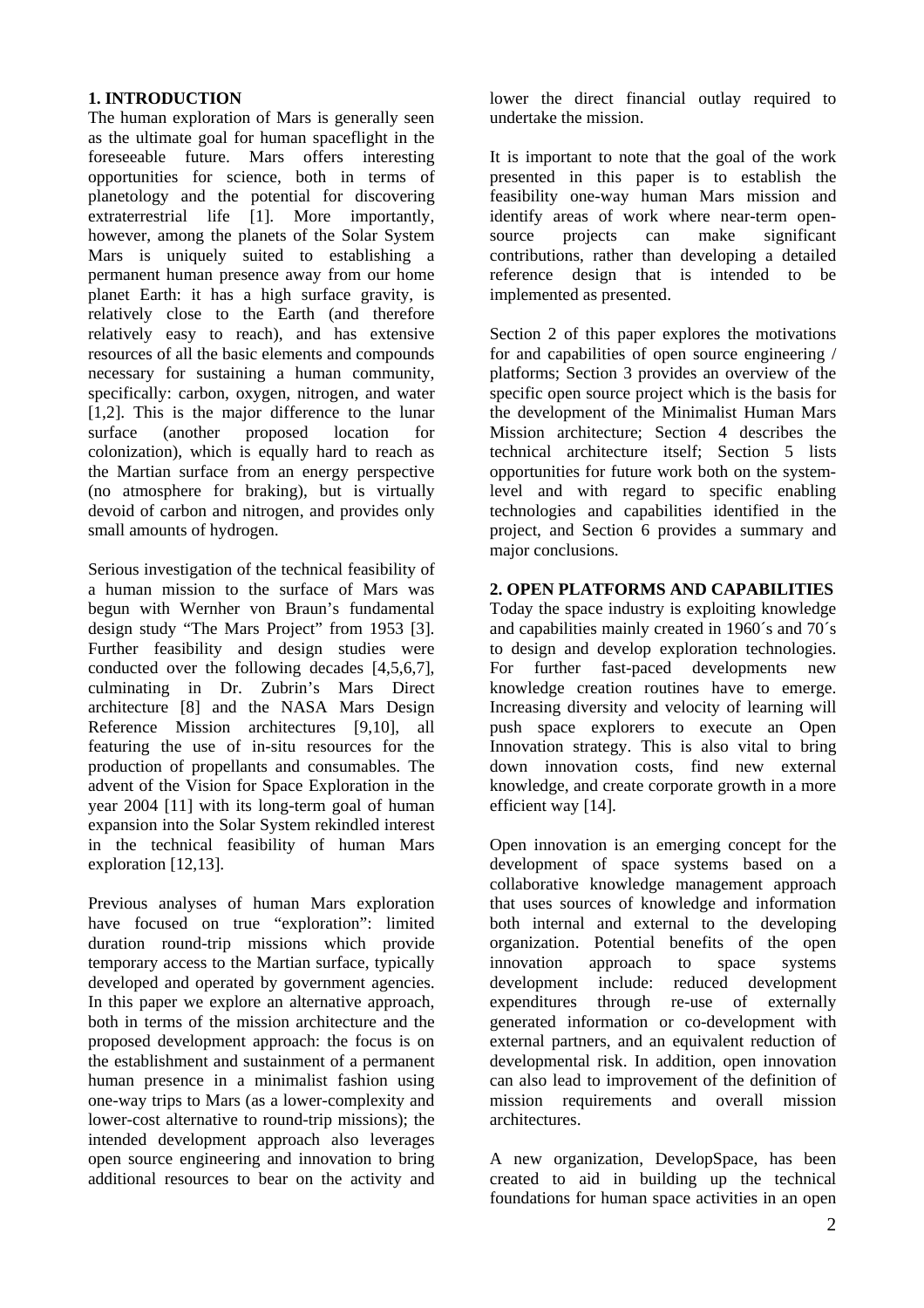manner. DevelopSpace is a non-profit, tax-exempt organization based in the United States, although open to contributors from around the world. DevelopSpace's aim is to apply open source concepts towards all aspects of space systems development, including not only in the software domain but also hardware and overall system design, as well as associated reference materials. DevelopSpace has created a web-based platform for space system development projects, also offering engineering reference information and engineering models relevant to the development of space systems, hosted at DevelopSpace.net.

DevelopSpace.net is intended to enable a wide variety of individuals and groups to participate in the exploration, development, and utilization of space and thus build a sustained community working towards human expansion into space. The DevelopSpace.net website offers project hosting and other services for those interested in developing space systems in an open manner. Current resources available to projects include:

- Project-based wiki pages to enable the collaborative development of project and design documentation, reference lists, and general catalogs of resources available to those involved in that project or looking to create a similar project. The wiki pages have a similar format to articles in Wikipedia, and any registered user can edit and add to the pages in a straightforward manner to increase the quantity and quality of information associated with a project.
- Subversion repositories to help projects share and collaboratively edit files. Subversion (or SVN) is a version control system which tracks all revisions of the files it manages. While created primarily for assisting software development teams, Subversion is useful whenever a group or individual has a set of files they want to update over time without losing revisions. Subversion enables multiple users to access the same repository and make updates in a safe fashion, unlike a simple file storage system where one person's updates can over-write another's. All models are accessible in the specific project SVN. Write access to the repository requires approval on a perproject basis, although all repositories are publicly readable so that anyone can see the material that has been generated and build upon it as they see fit.

Project mailing lists, with publicly available archives. These mailing lists can be used to organize project activities and discuss on-going technical activities and updates, whether within SVN, on the wiki-pages, or elsewhere. The publicly accessible archives allow individuals new to a project or interested in getting a sense for the activities of the project to look through previous mailing list postings.

DevelopSpace is also quite willing to expand the project hosting infrastructure available to meet the needs of the DevelopSpace community. In addition to working directly on space-related technical projects, the community is welcome to contribute to the development of the DevelopSpace.net infrastructure.

### **3. MINIMALIST HUMAN MARS MISSION ARCHITECTURE PROJECT**

A portion of the growing DevelopSpace community is currently engaged in the development of a minimalist architecture for nearterm human Mars missions. Specifically, the project investigates the feasibility of establishing and sustaining a group of people on the surface of Mars indefinitely. The concept would be to enable initial flights within 1-2 decades with a goal of establishing a human "toehold" on Mars, with a small number of people living on Mars indefinitely. Such a "toehold" would provide essential experience to the long-term prospects of establishing a larger human colony on Mars, and could also serve as the nucleus for the later establishment of such a larger colony.

There were four objectives for the project, partly related to human Mars settlement and partly to the further development of the DevelopSpace open engineering platform:

- To determine what would be involved in implementing a sustained human presence on Mars in the near future
- To compare the cost of a roundtrip Mars mission or of providing the toehold colony with the capability for emergency evacuation back to Earth, as compared to the cost required to maintain the toehold colony indefinitely on the surface of Mars (without return capability)
- To gain an understanding of the financial needs and the potential time phasing for near-term Mars colonization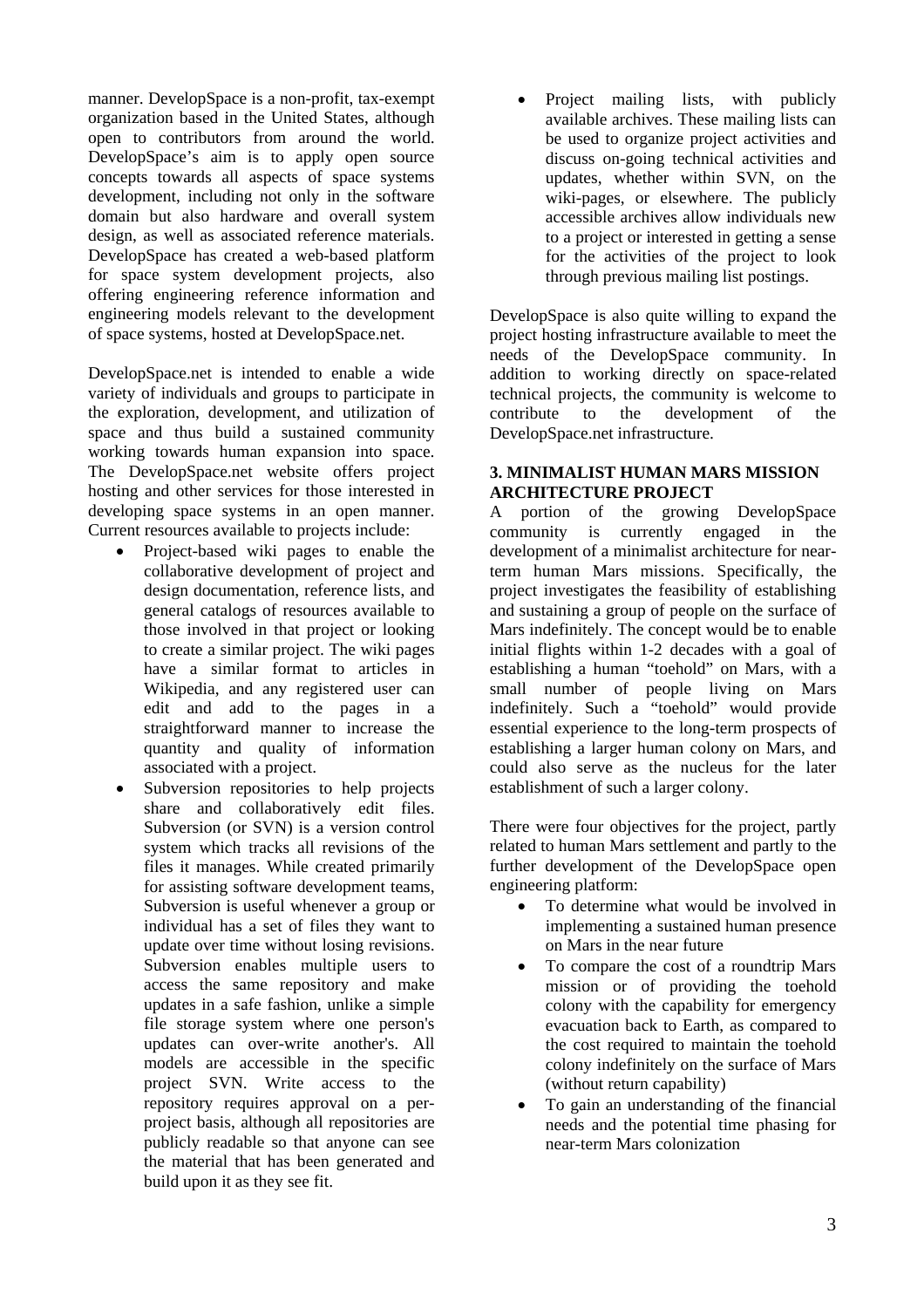• To further develop the DevelopSpace.net infrastructure through identification of infrastructure needs

The project began at the end of March 2008; a comprehensive review of the project work is planned in October 2008. The project team involved 9 members who were geographically distributed; locations included California, Massachusetts, Arizona, Colorado (in the US), and Estonia and Germany in Europe.

In order to distribute effectively the information materials between project team members a project website [15], a project SVN repository [16], and a mailing list was created on DevelopSpace.net (see http://wiki.developspace.net/MinMars). The DevelopSpace library, in particular references for subsystem technologies, was also utilized as part of this project.

To aid in coordinating activities and review results, discussions were held over tele-conference approximately every second week starting in April 2008. In addition, individual team members interacted bilaterally as necessary. All results and models are published and available on the project SVN [16] or via the project's wiki pages.

The following section provides an overview of the current integrated technical results of the Minimalist Human Mars Mission project.

### <span id="page-3-0"></span>**4. MINIMALIST HUMAN MARS MISSION TECHNICAL ARCHITECTURE**

As mentioned above, the Minimalist Mars approach is focused on establishing a permanently inhabited "toehold" on the surface of Mars as an alternative to round-trip human Mars exploration and as a potential nucleus for the establishment of a larger colony. While an emergency Earth return capability could be considered as a risk-reduction option (see suggestions for future work in Section 5), the nominal scenario is that the toehold crew would go one-way to Mars and live out the rest of their lives on the surface of Mars while being resupplied as necessary from Earth. This nominal scenario is the focus of the analysis presented in the sections below.

System- and subsystem-level technical and operational analyses were carried out to assess feasibility and requirements of such an initial Mars surface toehold; specific results from these analyses in the areas of Earth-Mars transportation, surface infrastructure and operations, surface power generation and energy storage, as well as

re-supply and In-Situ Resource Utilization (ISRU) are presented in the subsections below. The discussion is concluded by the outline of a notional flight manifest for delivering infrastructure and crew to the surface of Mars and subsequently sustaining the crew indefinitely.

### **4.1. Earth-Mars Transportation Approach**

The Earth-Mars transportation concept is based on chemical propulsion for Earth departure and injection towards Mars  $(LH<sub>2</sub>/LOX)$  propulsion), aerocapture at Mars, subsequent aerodynamic entry, and propulsive final descent and landing (LCH4/LOX propulsion). Earth departure from Low Earth Orbit (LEO) is achieved by sequentially burning two Earth departure stages which are attached to the trans-Mars payload (see [Figure 1\)](#page-3-0). This approach is conceptually very similar to other approaches proposed in the literature [13] in terms of operations and technologies used (not necessarily in terms of scale).



**Figure 1: Earth departure stack with two 25 mt LOX / LH2 propulsion stages per 25 mt payload**

The launch strategy was based on commercial launch vehicles in the heavy EELV class, i.e. approximately 25 mt payload capability to a 28.5 degree inclination LEO. Specifically, the SpaceX Falcon 9 heavy was chosen as a reference vehicle [17], although other vehicles such as the Delta IV Heavy, Ariane V, Proton, or Atlas V Heavy could also be used with little to no modification to the high-level architecture, albeit at some reduction in payload capacity and an increase in launch cost compared to the proposed SpaceX Falcon 9 heavy. Using two  $29$  mt  $LH<sub>2</sub>/LOX$  Earth departure propulsion stages, each launched on a Falcon 9 heavy, a 25 mt payload can be injected towards Mars (the payload itself is also launched on a Falcon 9 heavy). It should be noted that it may be possible to use LOX / kerosene propulsion stages as an alternative to  $LH_2/LOX$  propulsion stages for Earth departure; this could enable reusing the design of the upper stage of the Falcon 9 heavy for the Earth departure stage.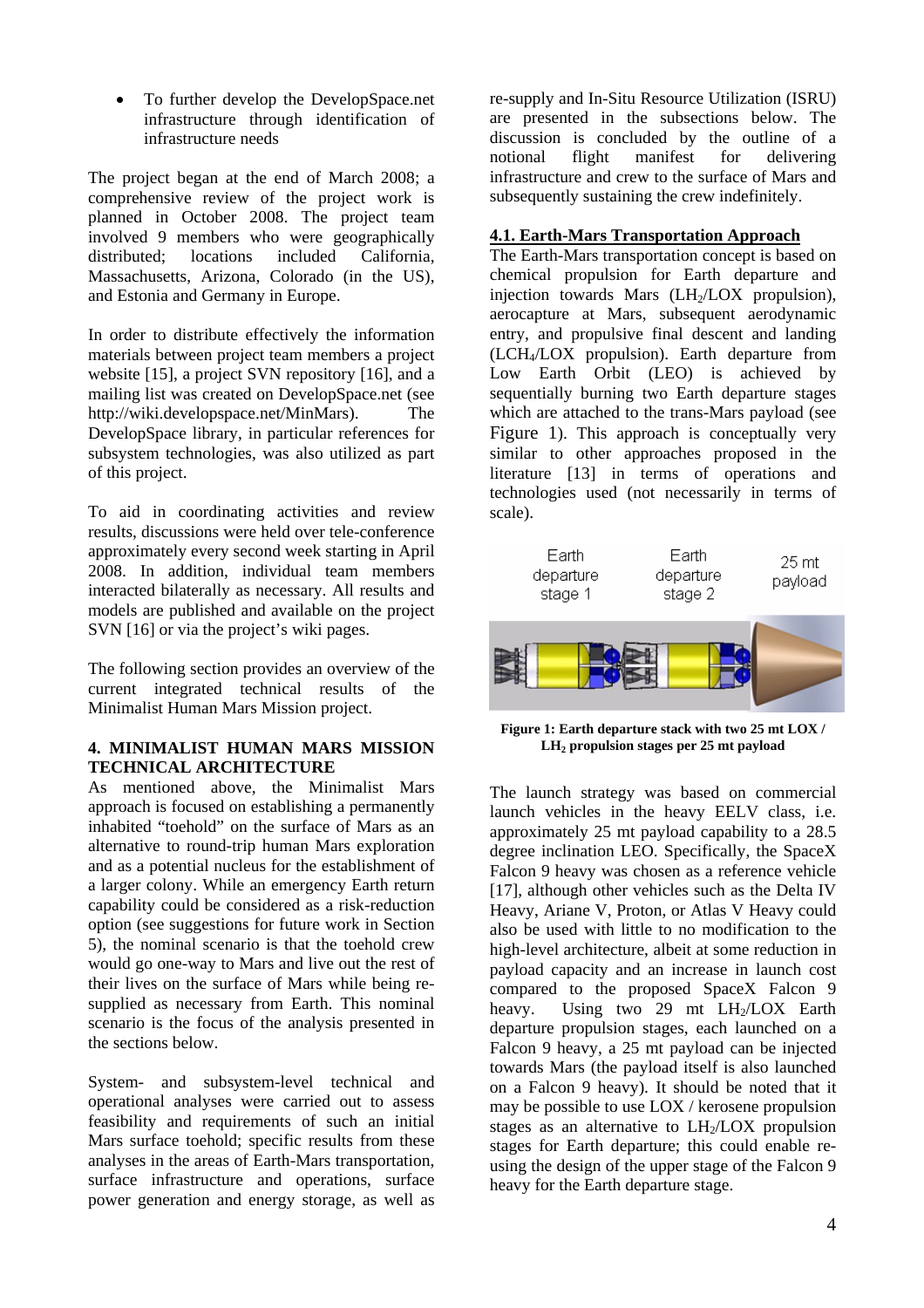For Mars aerocapture and EDL of the 25 mt payload, a blunt-body entry vehicle was chosen. [Figure 2](#page-4-0) provides a comparison of entry vehicle properties to the Mars Science Laboratory MSL entry vehicle [22]. The most pronounced difference to MSL is the significant increase in ballistic coefficient and vehicle / payload mass, leading to higher Mach-numbers at the same altitude above Mars mean and potentially prohibiting the use of supersonic parachutes because the vehicle never slows down sufficiently and is too massive to use current Mars parachute technology.

| Vehicle                       | <b>MinMars</b> | MSL        |
|-------------------------------|----------------|------------|
| Ballistic coefficient [kg/m2] | 433            | 115        |
| Aeroshell diameter [m]        |                | 46         |
| Entry velocity [km/s]         | 4.5 (orbit)    | 6 (direct) |
| Landing altitude              | <-2 km         | $< 2$ km   |
| Active entry guidance         | Yes            | Yes        |

<span id="page-4-0"></span>**Figure 2: Comparison of planned entry body to Mars Science Laboratory entry vehicle [22]**

The effect of increasing the ballistic coefficient can be mitigated somewhat by choosing a lower landing altitude than achievable with MSL; for the analysis presented here a final landing altitude of – 2 km or less was assumed, allowing for additional braking in denser parts of the atmosphere. The vehicle is slowed down to Mach 3 several km above the surface, at which point propulsive separation of the forebody and back shell are carried out and the main LCH<sub>4</sub>/LOX propulsion system is started for final descent and landing (so parachutes are not required for deceleration at all).

In order to estimate the payload mass achievable with this entry vehicle, the aeroshell mass was scaled up linearly from the Mars Phoenix lander aeroshell [21] with protected mass (propulsion stage and surface payload), and the propulsion stage dry mass was calculated based on a structural factor derived from descent stage designs used as part of the NASA Mars Design Reference Mission 3.0 [9]. Based on these assumptions, 10 mt of useful surface payload based on a 25 mt entry body appear to be achievable, although significant technology development with regard to forebody heat shield material and design as well as with aeroshell separation mechanisms may be required.

### **4.2. Surface Infrastructure and Operations**

Initial Mars toehold infrastructure includes all elements which are placed on the surface prior to arrival of the crew or together with the crew. Additional infrastructure may be deployed after the crew arrives on Mars to decrease operational risk and / or decrease re-supply needs.

The initial crew of 4 is sent to Mars in two groups of two crew members. Each group arrives in a habitat mounted inside the aeroshell on top of the propulsion stage for final descent and landing on Mars. The habitat has two levels; during the Earth-Mars transit the lower level is intended as living space and storage area for supplies, the upper as sleeping and private area for the crew. Upon arrival on the surface of Mars, the crew attaches a pre-deployed inflatable module to each habitat, significantly enhancing the pressurized volume and floor area available per crew member. In the event of a failure of one of the habitats, the other is capable of supporting the entire crew until repairs can be made.

In addition to attaching inflatable modules, activities of the crew following landing are:

- Deployment of surface power generation and storage systems
- Deployment of telemetry and communications equipment for contact with Earth
- Deployment and operation of ISRU units for oxygen and water generation

The crew is supported in these activities by two un-pressurized rovers, one delivered with each habitat. Each unpressurized rover is capable of carrying the entire crew in the event of an emergency, eliminating drive-back constraints and thus providing the crew with access to targets 20 km or more from base [18].

After the initial build-up phase, regular operations for the crew include re-supply of their habitats with pressurized and unpressurized consumables, maintenance of surface infrastructure, exploration traverses in the vicinity of the base, as well as installing new equipment and infrastructure delivered from Earth.

# **4.3. Surface Power Generation and Storage**

A system-level analysis of Mars surface power generation and storage concepts for the toehold was carried out, including options such as nuclear power, tracking solar arrays + batteries or regenerative fuel cells, non-tracking solar arrays + batteries or regenerative fuel cells, as well as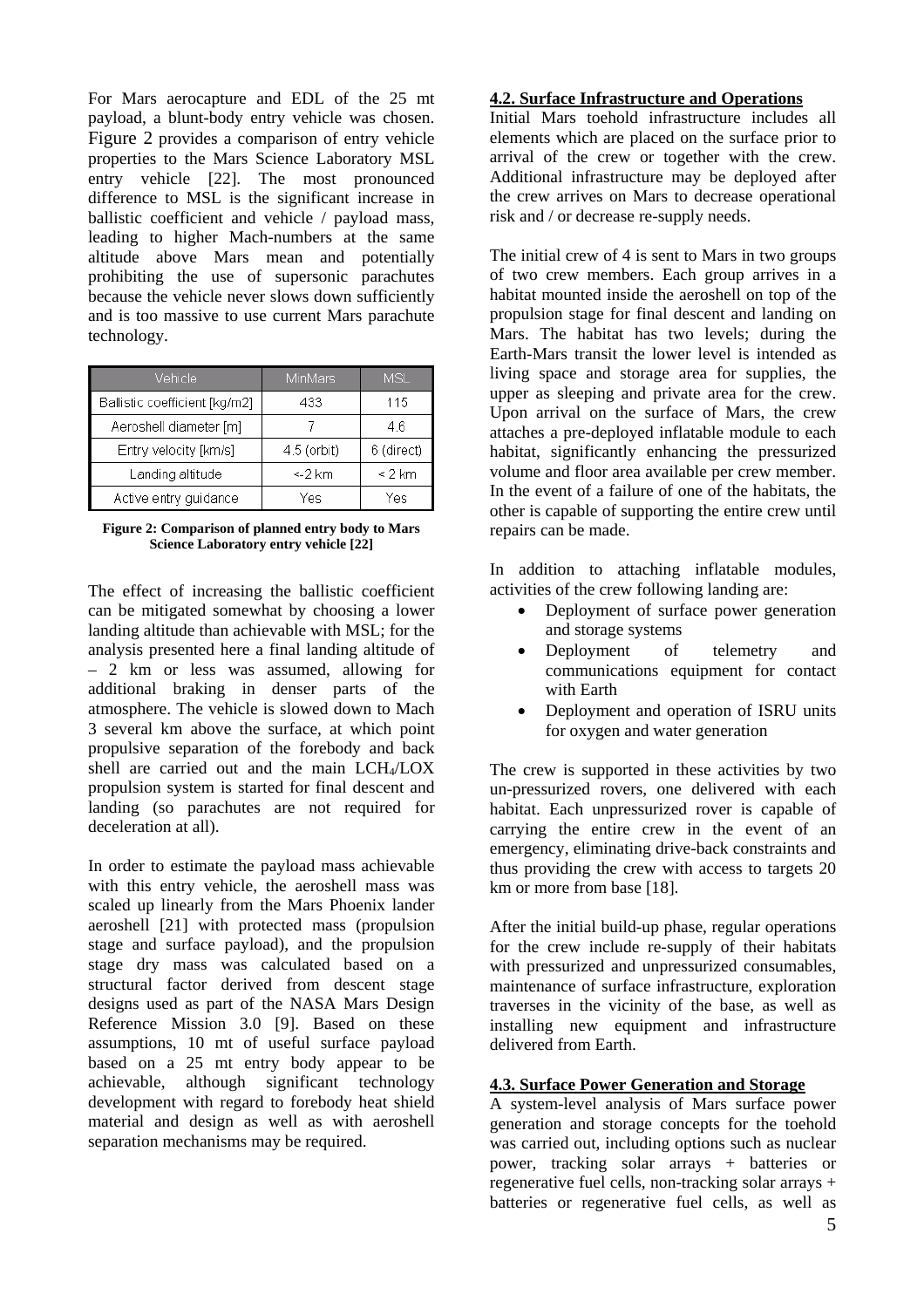dynamic radioisotope power generation units. A detailed description and the full results from this analysis are published in a separate paper at IAC 2008 [23].

[Figure 3](#page-5-0) shows results for an analysis of these power system concepts for an equatorial location in the form of average power per total system mass as a function of the average power level:



<span id="page-5-1"></span><span id="page-5-0"></span>**Figure 3: Results from equal-energy analysis of surface power system concepts for Mars equatorial location**

The above analysis was based on equal-energy per day: each system provides the same amount of energy to the user every day, albeit with different power profiles. The nuclear options provide steady power output, whereas the solar options provide the majority of the energy during the day (i.e. when the sun is shining), and only provide a steady 20 kW at night for basic habitat and communications functionality.

The results in [Figure 3](#page-5-0) suggest that on an equalenergy basis non-tracking solar arrays are masscompetitive with nuclear power systems; a nontracking solar power system with lithium-ion batteries (~11 W/kg) was therefore selected as the baseline power generation and energy storage system for the Mars toehold in order to side-step the significant development cost and risk as well as the political sustainability risks associated with nuclear systems.

<span id="page-5-2"></span>fact that the northern hemisphere winter The effectiveness of Mars surface solar power is, of course, strongly dependent on toehold latitude (variations in solar incidence angle as well as daylength). A high-level analysis of this dependence was carried out; [Figure 4](#page-5-1) shows quantitative results. Nuclear power solutions are unaffected by changes in latitude; for solar power solutions, northern latitudes are preferable to southern latitudes. The higher performance for northern latitudes comes about as a result of the eccentricity of Mars' orbit about the Sun and the

corresponds with Mars being closer to the Sun, diminishing the effect of the shorter illuminated duration during the winter. High performance can be achieved for latitudes between 20 and 40 degrees north, with a maximum at about 30 degrees north. The baseline latitude for the toehold was assumed to be close to the maximum performance point.



**Figure 4: Results from equal-energy analysis of surface power system concepts as a function of Mars latitude**

#### **.4. Toehold Re-supply and Logistics 4**

Re-supply of the Mars surface toehold is the longterm driver for transportation needs to the Martian surface, as well as the limiting factor for expansion of the crew size inhabiting the toehold (for a given set of transportation resources).

The re-supply requirements of the toehold are mostly determined by the consumables and spare parts needs of the life support and crew accommodations systems of the toehold. [Table 1](#page-5-2) provides an overview of the design choices for important Mars toehold life support and crew systems; quantitative information can be found on the SVN under {models/logistics} [16]:

**Table 1: Overview of life support and crew accommodations subsystem designs**

| <b>Function</b>          | Technology choice                   |
|--------------------------|-------------------------------------|
| CO <sub>2</sub> removal  | 4-bed molecular sieve system        |
| O <sub>2</sub> provision | Zirconia electrolysis (ISRU)        |
| Food provision           | Stored, mostly dehydrated food      |
| Hygiene provision        | Expendable, mostly dry items        |
| Clothing                 | Washing machine $+$ dryer           |
| Humidity removal         | Condensing heat exchanger           |
| Water management         | Multifiltration + distillation      |
| Water acquisition        | <b>Extraction from Martian soil</b> |

Water regeneration by filtration and distillation is used both for re-cycling water inside the habitats and for cleaning water acquired in-situ from the Martian soil through. At present the water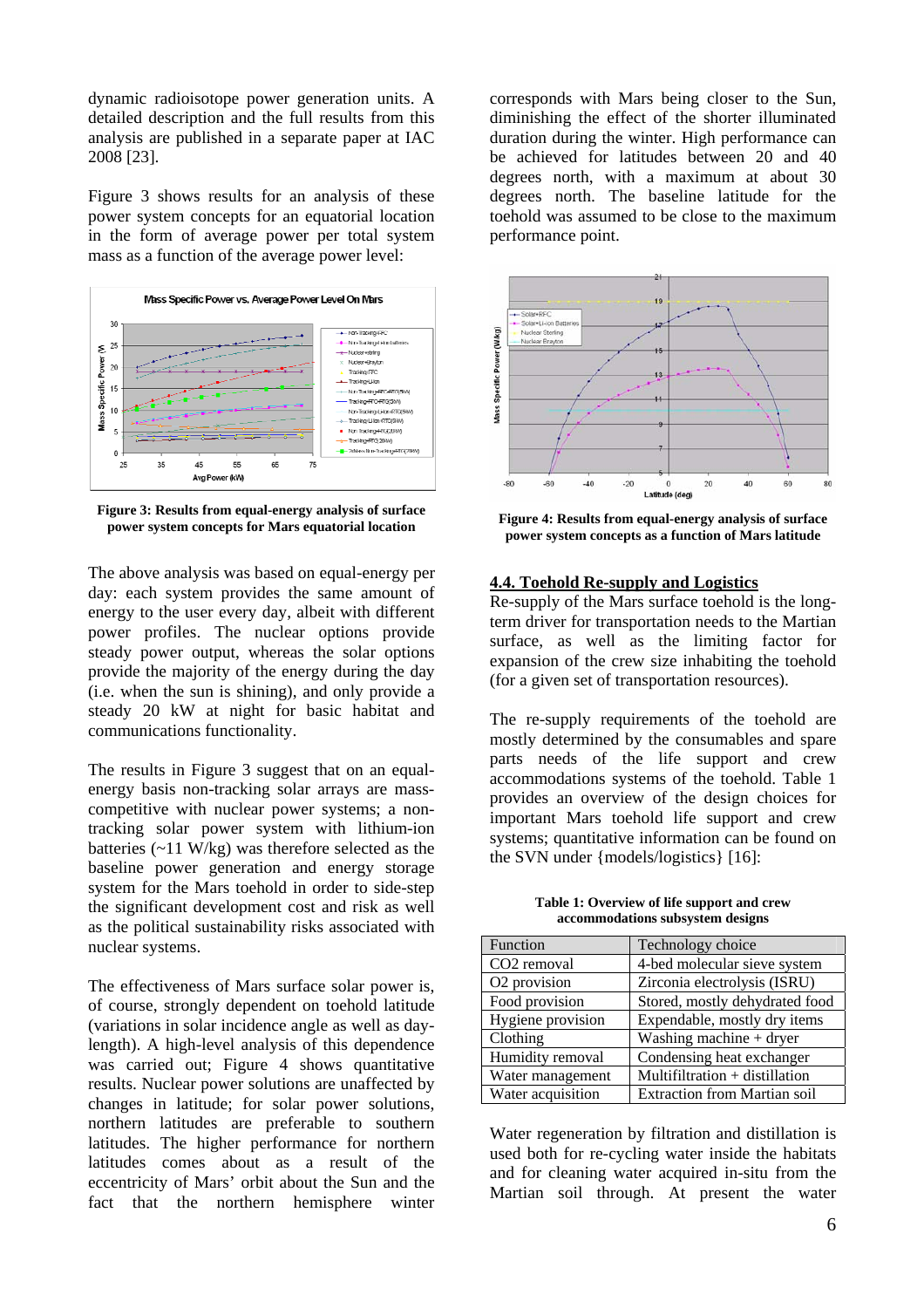reclamation systems is based on the design used for the International Space Station (ISS) and therefore has relatively high re-supply requirements. Carbon dioxide and humidity removal are regenerative, and no in-situ food production is planned initially.

Using the above technology portfolio, a re-supply requirement of 1700 kg / person / opportunity can be achieved; this includes spare parts as well as tare mass to account for the logistics vessels required to deliver supplies and spare parts.

Figure 5 provides a relative breakdown of the mass contributions of the different life support and crew accommodations functions to the overall remaining re-supply requirement. It is apparent that food is the major re-supply item, followed by spare parts for the water reclamation system. Detailed analyses of options for closure of the food loop have not been carried out; however, initial analyses suggest that large surface infrastructure masses are required to achieve significant reductions of the food re-supply need. This indicates that meaningful closure of the food loop may only be achieved once the capability for in-situ manufacture of the required infrastructure has been built up.

<span id="page-6-0"></span>

**Figure 5: Breakdown of re-supply needs by function, in cluding spare parts and tare masses for logistics vessels**

The water reclamation re-supply is primarily driven by spare parts for the filtration units; the use of alternatives to filtration is being explored and may yield further reductions of the re-supply needs in this area.

#### **.5. In-Situ Resource Utilization (ISRU) 4**

In general, the purpose of In-Situ Resource Utilization (ISRU), or "living off the land", is to harness and utilize space resources to create products and services which enable and

significantly reduce the mass, cost, and risk of near-term and long-term space exploration. Mars has a vast resource base available for human use, including the carbon dioxide, nitrogen, argon, and traces of water vapor in the atmosphere and water ice in near-surface regolith, which are of the most practical use for a toehold outpost. Suitable processing can transform these raw resources into useful materials and products [19]. Incorporation of ISRU capabilities can provide multiple benefits for individual missions and/or architectures as a whole: mass, cost & risk reduction; mission enhancements and flexibility; enabled capabilities.

The baseline ISRU concept for the Mars toehold is shown in [Figure 6;](#page-6-0) the solid lines represent initial ISRU capabilities whereas the broken lines represent possible expansion paths:



**Figure 6: Baseline ISRU architecture for the initial Mars toehold, featuring oxygen and water acquisition by ISRU**

The initial ISRU capability is focused primarily on providing breathing oxygen and make-up water for the crew, and in addition buffer gases for habitat re-pressurization. Oxygen is generated from atmospheric  $CO<sub>2</sub>$  using the zirconia electrolysis process; water is extracted from the soil using green-house tent systems with condensers proposed by Zubrin, et al. [2,8].

Possible expansion paths include using carbon monoxide exhaust from the zirconia electrolysis process in conjunction with hydrogen to synthesize ethylene, which in turn can be used as feedstock for polyethylene production. Producing polyethylene provides the bases for an indigenous plastics production capability which has the potential to significantly reduce spare part resupply needs as well as to provide materials for building up a food production infrastructure.

The reverse water-gas shift process (RWGS) was analyzed as an alternative to using the zirconia electrolysis process; RWGS would provide the same capabilities as zirconia electrolysis, albeit at potentially reduced mass and power needs. [Figure](#page-7-0)  [7](#page-7-0) provides an overview of a RWGS-based ISRU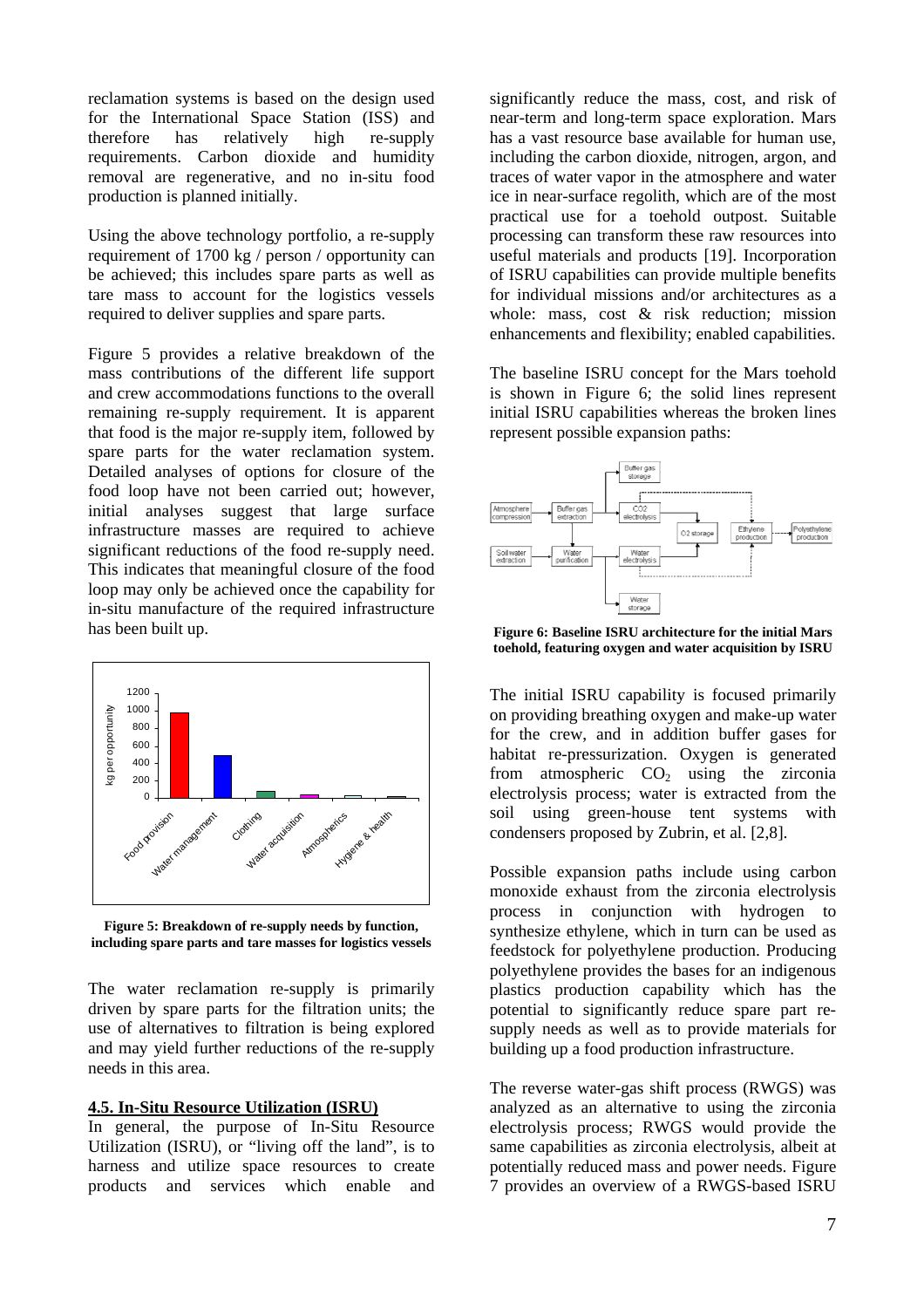architecture for the Mars toehold; the major difference is that RWGS substitutes zirconia electrolysis, but as it does not directly produce oxygen it interfaces directly with water electrolysis. RWGS produces carbon monoxide which may be fed into an ethylene production unit (as for the baseline architecture).



<span id="page-7-0"></span>**Figure 7: Alternative ISRU architecture for the initial M ars toehold with RWGS instead of zirconia electrolysis**

The ISRU analyses are available on the project SVN under {models/ISRU} [16]. While only two architectures are highlighted here, a variety of options exist which could be pursued in preparation for a human toehold mission. Our logistics analysis indicates that the initial emphasis should be on the provision of water, oxygen, and buffer gas (nitrogen and/or argon) for the toehold colony.

# **.6. Earth-Mars Transportation Manifest 4**

In this section we describe the overall operational approach to transporting infrastructure, crew, and supplies to the surface of Mars. It is assumed that each opportunity two 25 mt payload packages ("flights") are sent to the surface of Mars, yielding a total of 20 mt of net surface payload per opportunity. This transportation capability would require a total of six Falcon 9 heavy launches every opportunity (26 months), or approximately 3 each year. The following is an overview of the current manifest for Mars surface payload:

- **Opportunity 1 (no crew):** 
	- o Flight 1: surface power, inflatable habitat, pressurized supplies, communications tower, ISRU systems (for water extraction)
	- o Flight 2: surface power, inflatable habitat, pressurized supplies, communications tower, ISRU systems (for water extraction)
- **Opport unity 2 (no crew):** 
	- o Flight 1: pressurized supplies
	- o Flight 2: pressurized supplies
- **Opportunity 3** ( $1<sup>st</sup>$  crew of 4):
	- o **Flight 1:** habitat with 2 crew, supplies, unpressurized rover

o Flight 2: habitat with 2 crew, supplies, unpressurized rover

Uncrewed flights during the first two pportunities are used to pre-position essential o equipment such as pressurized supplies (initial consumables for crew after Mars arrival safety stock) and essential surface infrastructure (such as communications, ISRU, habitation). During the first two opportunities a cache of supplies sufficient for two opportunities is built up.

In the third opportunity 4 crew members are sent to Mars, 2 on each flight. After the third opportunity (and the arrival of the crew), it is assumed that the immediately following opportunities will have 2 uncrewed flights each: one flight delivering consumables for sustaining the crew's existence on Mars, the other flight delivering additional infrastructure for closing resupply loops (in particular the food and spare part loops). Once loops have been closed sufficiently to allow for sustaining 6 crew with a single cargo flight, one of the two flights in an opportunity can be utilized to send another 2 crew members to the surface of Mars; however, the focus to date of the analysis has been on successfully establishing 4 crew on the surface of Mars and sustaining them there indefinitely, rather than in growing the colony size.

The launch and transportation manifest is available on the Minimalist Human Mars Mission project SVN under {models/transportation} [16].

# **5. OPPORTUNITIES FOR FUTURE WORK**

The open engineering / open innovation project described in this paper investigated the technical and operational feasibility of an initial Mars toehold and carried out system- and subsystemlevel designs of the major transportation and infrastructure elements. The focus of the project was on establishing the feasibility of deploying and sustaining a crewed Mars toehold and with possible slow expansion of the toehold capabilities.

One avenue for future work is the system-level nalysis of ways to significantly increase the a capabilities of the Mars surface infrastructure to support a significantly larger population size, i.e. an investigation for the major developments required to enable colonization. Based on the analysis carried out so far, closure of the food and spare parts loops as well as in-situ manufacturing of materials for construction appear to be enabling for a significant increase in crew size. An increase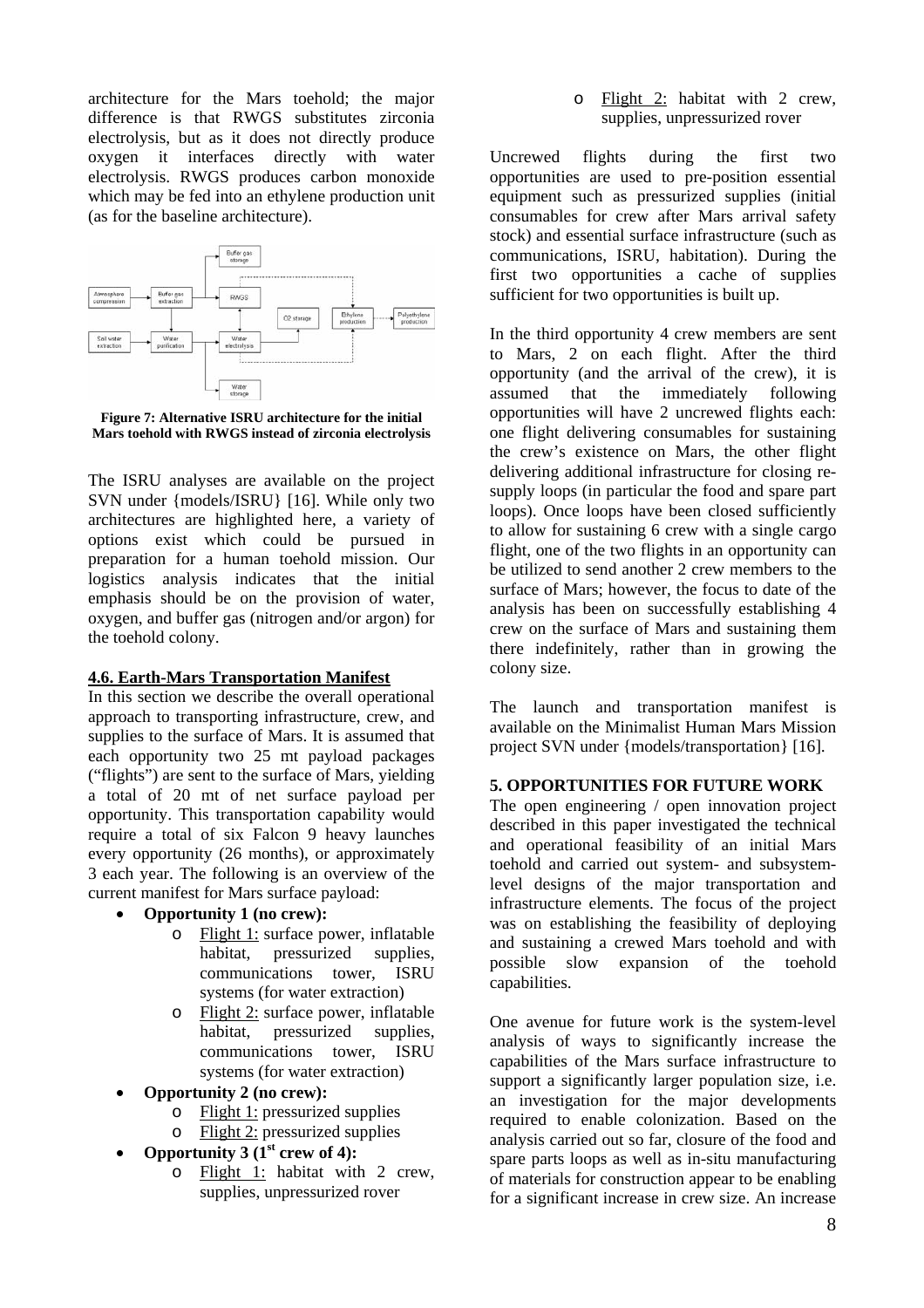in the flight rate beyond 2 flights per opportunity may also be required, and in any case would be beneficial for more rapid growth of the outpost.

A second avenue for future work is the analysis of the added cost and the potential risk benefits of an emergency Earth return capability. Such a system would likely be based on a direct return operational approach with Earth return propellant being produced locally on the surface of Mars<sup>5</sup>. An emergency Earth return capability could lead to the reduction of safety stocks and of redundancy required in the surface infrastructure, albeit at increased development cost and reduced robustness of the human presence on Mars.

These first two opportunities for future work will be explored as part of the continuation of the Minimalist Human Mars Mission project, along with continuing architecture definition activities for the initial toehold itself; results will be accessible on the existing project website and SVN [15,16].

A third avenue for future work is more detailed nalysis and development of technologies and a systems that have been identified as being desirable for future human Mars exploration, in particular in the context of the one-way toehold approach. Efforts in these areas can significantly reduce the uncertainty and cost associated with the implementation of the toehold outpost concept, thus increasing the likelihood the mission would be undertaken. The following is an abridged list of selected high-interest or enabling technologies / capabilities which were identified during the Minimalist Human Mars Mission project, with an emphasis on areas which could be developed by relatively small groups working in an open source engineering manner:

### **Transportation technologies / capabilities:**

- Automated Mars landing and hazard avoidance navigation systems
- friendly rocket combustion / performance • Mars in-situ propellant production characterization (i.e., ethylene/oxygen; methane/oxygen); more important for Earth return capability
- EDL more generally) technology Large-scale (20mt+) Mars aero-entry (and

# **Surface power technologies / capabilities:**

• field+) solar array transport, surface deployment, and maintenance systems Automated, large scale (football

• High energy density electrical power storages systems (aiming in particular towards high energy density relative to Earth imported mass)

# **Logistic s and ISRU technologies / capabilities:**

- Mars atmosphere collection systems
- Mars permafrost mining systems
- (options for soft/medium cryogens (e.g., liquid oxygen, methane, ethylene), or also • High capacity Mars surface cryo-coolers for hard cryogens (i.e., liquid hydrogen))
- ISRU chemical processing systems (e.g., water electrolysis, Sabatier, Reverse Water-Gas Shift, carbon dioxide electrolysis, ethylene production, etc.)
- High closure physical-chemical life support systems (e.g., air revitalization, water recycling)

### Surface exploration technologies / capabilities:

- Mars surface communication and navigation systems (e.g., for rovers)
- Long-term use Mars surface EVA suits
- Very long distance surface mobility systems (including with people)
- Solar flare / SPE warning systems

The full list can be found on the Minimalist Human Mars Mission project website [15]. The intent is that for a number of high-interest technologies in this list, separate open engineering projects would be initiated to either establish feasibility or carry out more detailed analysis and design activities intended to increase technology readiness. This way, the open engineering community can contribute to bringing human Mars exploration closer to reality. For Mars solar surface power such a spin-off project has already been created with the objective to establish system-level feasibility of non-tracking Mars surface power concepts with batteries or regenerative fuel cell energy storage [20].

which would contribute more generally to the Our project team would like to encourage any and all who wish to explore areas within this list, or establishment of a human toehold on Mars, to do so. The infrastructure put in place by DevelopSpace is open to all who wish to contribute towards its goals, and DevelopSpace is quite happy to host additional projects along these lines.